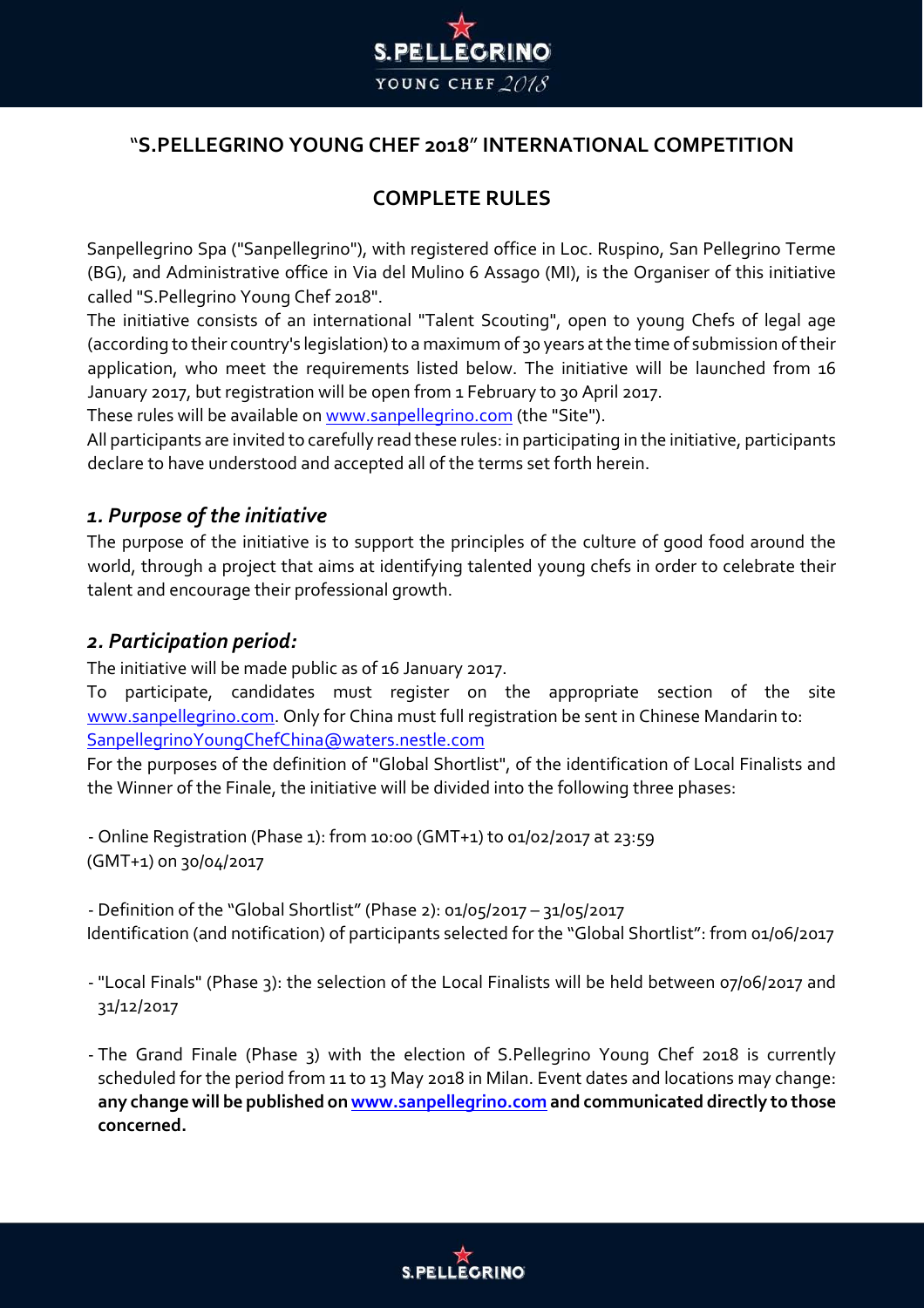

Events may also take place during the dates of the "Grand Finale", to which the Local Finalists may be invited.

**It is therefore important that all participants ensure their availability during said period, starting from the first phase of online registration.**

# *3. Requirements for participation - please read carefully*

Participation in this initiative is open exclusively to Young Chefs who meet the following requirements:

Age: be of legal age pursuant to legislation in their country of participation and be born not earlier than **01/05/1986**;

**Experience**: Be working and have gained full-time work experience of at least 1 year at one or more restaurants/catering companies as a "commis", "chef de cuisine", "chef de partie" or "sous chef" (it is not essential that the period of 1 year of work is gained in the same restaurant);

- **Language: the official language of the competition is English; candidates are therefore mandatorily required to** be able to express themselves in English, both spoken and written. In order to facilitate and speed up the registration process, applicants are permitted to submit their applications in one of the following languages: **English, Spanish, French or Italian. Only for China** full registration must be sent in **Chinese Mandarin** to: SanpellegrinoYoungChefChina@waters.nestle.com

### **Applications submitted in a language other than those listed above will not be accepted.**

In addition, to ensure a better understanding, the rules will be made available in the above languages as well as in German, Russian, Japanese and Portuguese.

All of the above requirements must be met, otherwise the participant will be excluded from participation.

Each young chef may apply to the 2017/18 edition one time, and with one Signature Dish. Chefs who have participated in previous editions are eligible to participate as long as they meet the age requirement, though winners of the title **S.Pellegrino Young Chef** may not participate. It is the responsibility of each participant to obtain the consent of his or her employer, where such consent is required in order to participate. **By participating in the initiative, each participant shall ensure to have obtained the above consent, or to not be required to obtain it.** 

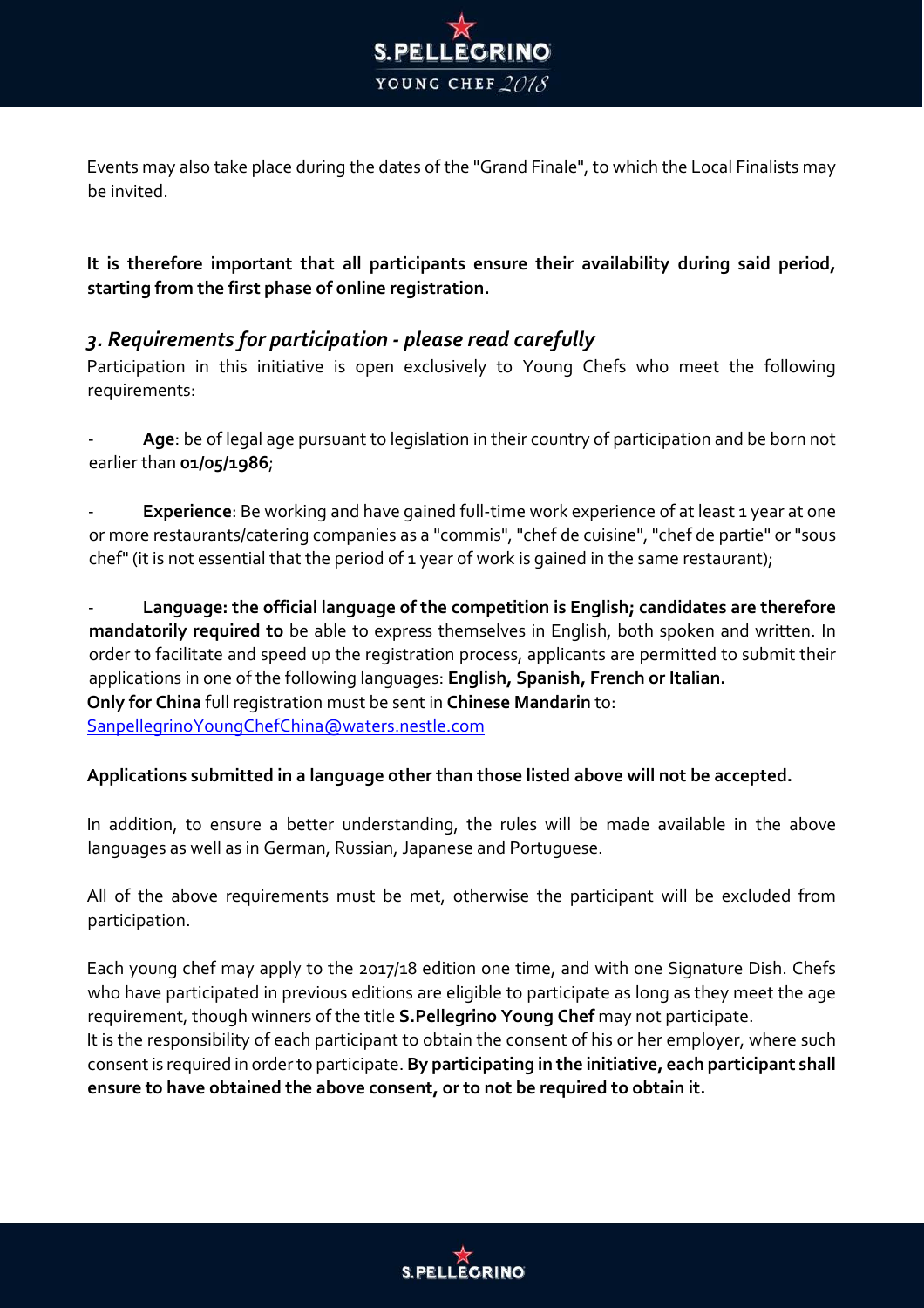

**It is also the responsibility of each participant to be in possession of insurance against accidents**, of which documentation will be required by the Organiser.

## *4. How to participate*

### **Phase 1: Online Registration - from 00:01 (GMT+1) of 1 February 2017 until 23:59 (GMT+1) of 30 April 2017**

To participate, Young Chefs in possession of the requirements indicated in the previous paragraph must register online by completing the form available on the Site. Registration can be completed over a time frame of 3 months. The system makes it possible to save the application and reopen it as many times as necessary before final submission by the deadline. The temporal order of submission of entries is irrelevant in terms of their acceptance, and do not in any way constitute preferentiality.

The form must be completed in English, French, Italian or Spanish and contain the following information:

- Personal and contact information (**required**)
- Digital references and links (eg. website, social media pages) (**optional**)
- Current workplace (eg. information on the restaurant) (**required**)
- Current employment status, eg.: commis/chef/sous chef/chef de partie (**required**)

Applicants must also provide the following in annex:

- A copy of a **valid identity document** that clearly, visibly and understandably displays the date of birth
- An updated **Curriculum Vitae**
- The **recipe for his or her** "**Signature Dish**"
- A **photo of the** "**Signature Dish**" (min. one (1) max. three (3))

Candidates must also answer the following questions in English, French, Italian or Spanish:

- "What are your professional dreams for the future?" (**mandatory**)
- "What would you like to express with your dish?" (**mandatory**)

Details of the dish ("Signature Dish"):

- The "Signature Dish" may be a first or second course. Appetizers and desserts are not permitted.

- The Signature Dish may not contain ingredients comprised of animals considered endangered, blood or gold. Participants are held to choose the ingredients that they wish to use while taking into account the limits and prohibitions established by Italian, European and international regulations as concerns:

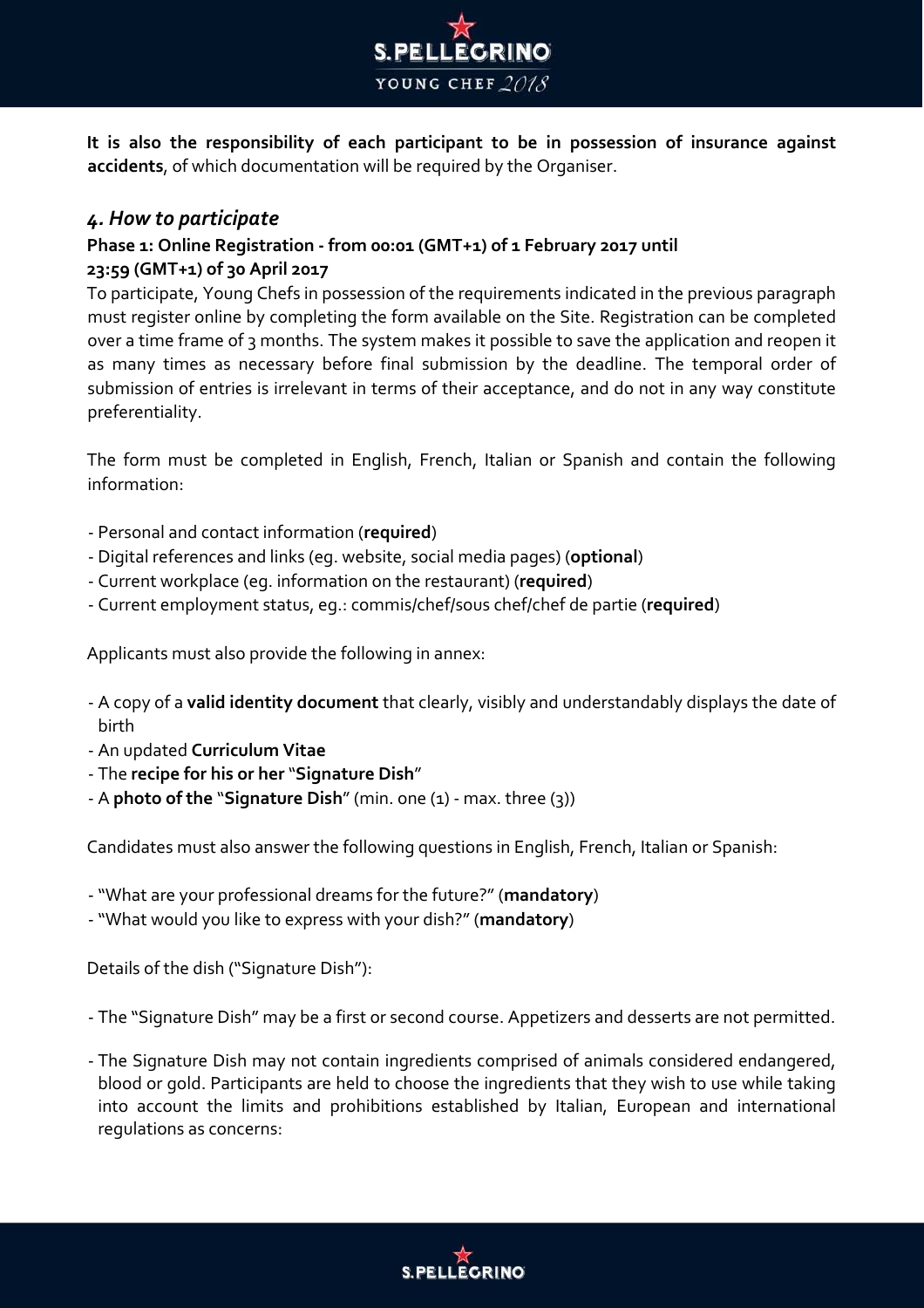

1) the protection of specific species of flora and fauna [http://eur](http://eur-lex.europa.eu/legal-content/IT/TXT/?uri=URISERV:l11023)[lex.europa.eu/legalcontent/IT/TXT/?uri=URISERV:l11023](http://eur-lex.europa.eu/legal-content/IT/TXT/?uri=URISERV:l11023);

# 2) aspects in the field of food hygiene and safety

http://eurlex[.](http://eur-lex.europa.eu/summary/chapter/food_safety/3001.html?root=3001)europa.eu/summary/chapter/food safety/3001.html?root=3001.

Furthermore, candidates should also carefully consider the seasonality of their chosen ingredients in order to ensure their availability during both the Local Finals and the Grand Final. For questions, candidates may write to contact@sanpellegrinoyoungchef.com

- The preparation time permitted for the Local Finals and Grand Finale is **5 hours**. Preparations necessary for the creation of the recipe must take place in the permitted time frame; it will be permitted to bring ready-made canned food, fermented items, powders and dried items. Marinades and bases must be made on site.

If admitted to the Local Finals, the Young Chef must provide for the necessary ingredients to cook 10 portions. The cost will be fully repaid by the organiser against proof of expenditure, for which the maximum permitted ceiling is €250.

The Young Chef who wins the Local Finals will have access to the Grand Finale as an Area Champion, and must provide for the necessary ingredients to cook 10 + 10 servings. The cost will be fully repaid by the organiser against proof of expenditure, for which the maximum permitted ceiling is €500.

Both for the Local Finals and in the Grand Finale, Young Chefs will have equipped work stations and basic ingredients available to them, as seen in the attachments 1 and 2 at the end of this document.

The recipe and photos sent will form the dish that the Young Chef will prepare if selected in the Global Shortlist.

The recipe must include the following information: name of the recipe, dish type (first, second course), ingredients and quantity, how many people the recipe serves, method of preparation, preparation time, cooking time, serving method, name and surname of the chef and ID number assigned by the system during registration.

At least one photo of the dish (maximum three) must be provided, in which the finished dish is clearly seen, preferably in high resolution. By submitting their application, participants agree to publication of their recipe and photo sent, without a time limit, location and media by Sanpellegrino or an appointed third party, as well as to take part in interviews exclusively for the purposes related to the initiative and the promotional purposes described herein. It is the responsibility of the participants to provide accurate indications: with their participation, candidates assume all responsibility for the accuracy of the information provided and materials sent.

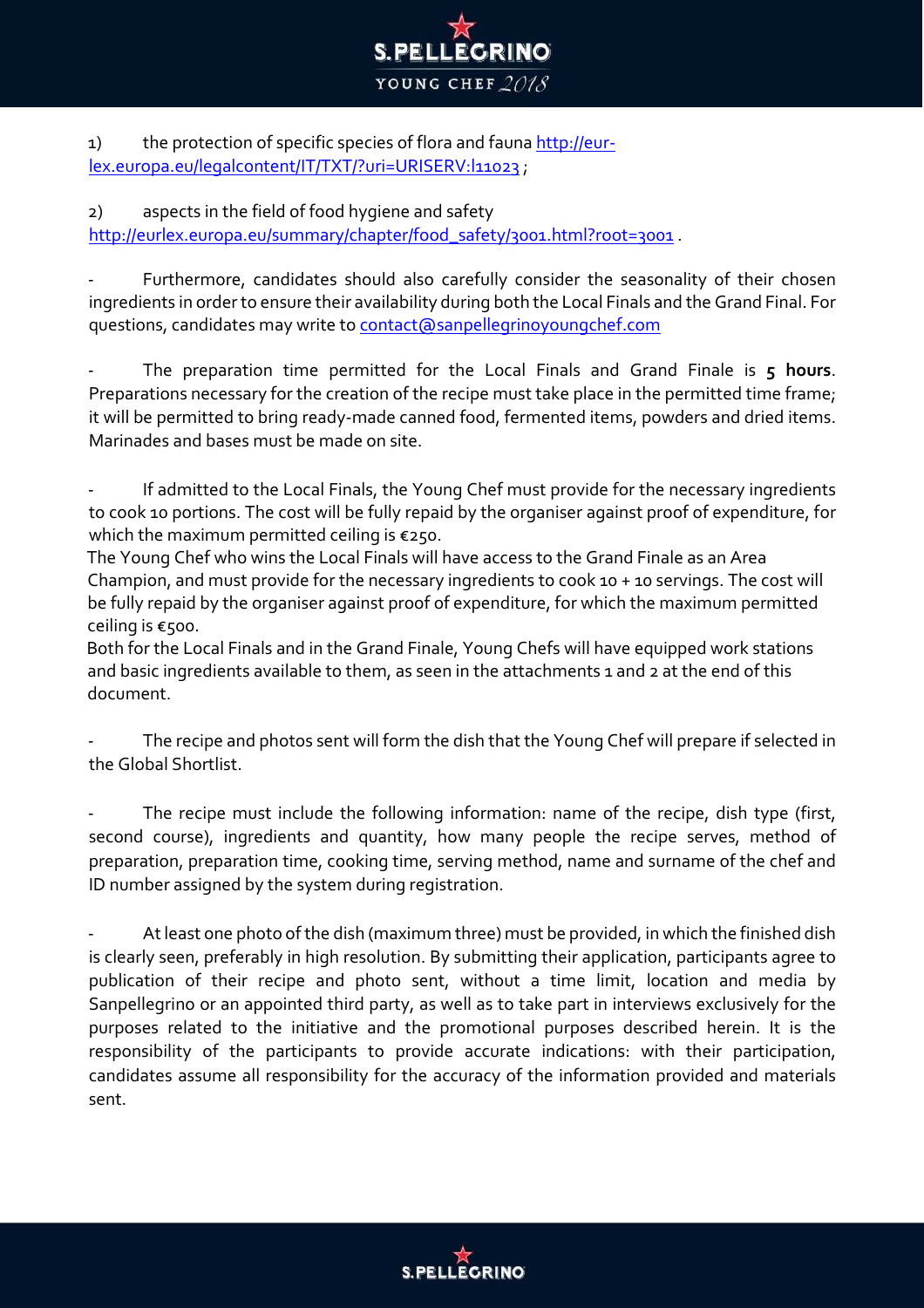

The organiser may not be held responsible in the event that the information provided for participation and/or the contact information is incorrect, inaccurate or other.

In this regard, it is specified that the proof of post (by the participant) will not be considered a valid proof of effective participation. Submitted materials will not be returned and participants are encouraged to retain a copy.

The organiser reserves the right, at any time, to carry out the necessary checks as to the validity of participation (including the identity of the participant, age, place of residence), requesting any evidence that it deems necessary to verify the statements made in online form, and to proceed with the disqualification of participants who have participated in violation of these rules or that have altered the registration process.

### **Phase 2: Selection of the** "**Global Shortlist**" **(by 31 May 2017)**

In order to create a first "Global Shortlist", all participation entries received during Phase 1 will be divided into 21 groups, corresponding to 21 participating Locations (listed in Annex 1). The workplace (and not the place of origin) will be crucial in order to define the country and membership of each candidate Location.

A panel of judges consisting of independent members of ALMA (authoritative training center for Italian Cuisine at an international level - [www.alma.scuoladicucina.it\)](http://www.alma.scuoladicucina.it/) will define a shortlist of a maximum of 10 Young Chefs for each of the 21 participating Locations.

If the number of valid candidates for one or more Locations is less than 10, the shortlist may be constituted by a smaller number of candidates. In the event a selected finalist is unable to participate or is unreachable for a period of 15 days at the mail/phone contacts provided in the application form, that finalist will be automatically excluded, and the right to participate will pass to the next applicant in ranking.

The selection process described above will be managed by ALMA, which will, at its discretion, rely on the support of a local professional expert or entity.

For the purposes of the definition of the Shortlist, applications will be evaluated according to the following 5 criteria (Golden Rules), each of which will be assigned a score between 1 and 10 by members.

- **a. INGREDIENTS**: Ability to select the best ingredients that the market can offer in terms of quality, freshness and uniqueness, in order to achieve an excellence of taste.
- **b. SKILL**: Ability to work with raw materials and turn them into a dish that respects their original essence.
- **c. GENIUS**: Ability to explore new, challenging, and innovative perspectives in relation to the culture of fine cuisine with a personal and contemporary style, while maintaining a perfect equilibrium of taste
- **d. BEAUTY:** Dish presentation, giving an aesthetic enhancement of its contents

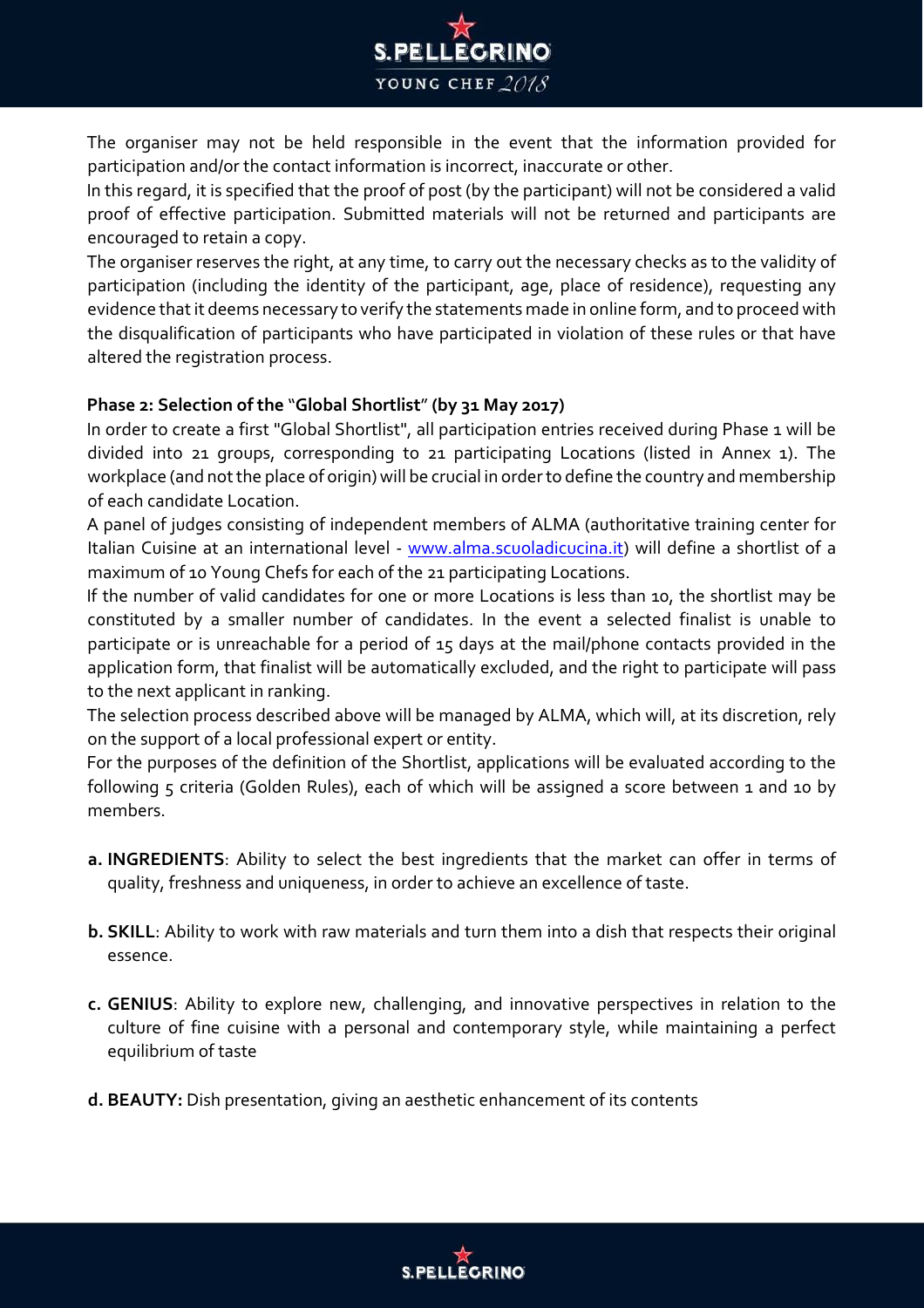

**e. MESSAGE**: Ability to communicate a clear message through one's work and vision.

The shortlist of candidates will be determined for each Location based on the sum of the scores assigned to each candidate for each of the above criteria, who will then proceed to the next phase of the initiative.

Only selected candidates from each respective shortlist will be notified by phone and/or email by the Organiser's local offices. Their names will also be published on the Site and o[n](http://www.finedininglovers.com/) [www.finedininglovers.com.](http://www.finedininglovers.com/)

### **Phase 3: Local Finals (between 7 June and 31 December 2017)**

The Local Finals will take place during Phase 3 for each of the 21 participating Locations in order to select one finalist Young Chef for each of the Shortlist identified during Phase 2. Local Finals will be held in different ways, during specific regional events organised ad hoc or at existing events, at the discretion of the Organiser, but without prejudice to the rules set out in paragraph 4 (*How to participate*).

The specific dates, locations and any additional details on the Local Finals will be announced by the local office of the Organiser.

During the Local Finals, young chefs will be required to cook their own "Signature Dish", as described in the participation phase.

The "Signature Dish" will be examined by a local jury composed of at least three members (of recognised chefs and/or representatives of contemporary gastronomy).

The Local Jury will taste the dishes of each of the young chef and judge them on the basis of the five criteria mentioned in the previous paragraph, giving a score between 1 and 10 for each criterion.

Based on the sum of the scores assigned to each candidate for each of the above criteria, the Jury will select the winner. The participant in first place will be awarded the title of "Local Finalist" and will enter the Finale in Milan. The finalists will be assisted by a "Mentor Chef" assigned to them by the Organiser, who will provide suggestions to improve the recipe, changing its appearance or minor ingredients but **without changing the name of the dish or its main ingredient, or risk disqualification.** 

The Local Finalists in each of the Locations shall receive notification of winning by telephone and/or email from the Organiser. The list of 21 Local Finalists will be published on the Site and on [www.finedininglovers.com.](http://www.finedininglovers.com/) After election, Local Finalists **agree to be available to participate in at least 6 international events organised by Sanpellegrino or by appointed third parties, in a manner to be agreed upon between the parties.**

### **Phase 4: Grand Finale**

The Grand Finale is scheduled for 11-13 May 2018 in Milan. Event dates and locations may change: any change will be published on the Site and on [www.finediniglovers.com](http://www.finedininglovers.com/) [a](http://www.finedininglovers.com/)nd communicated directly to those concerned.

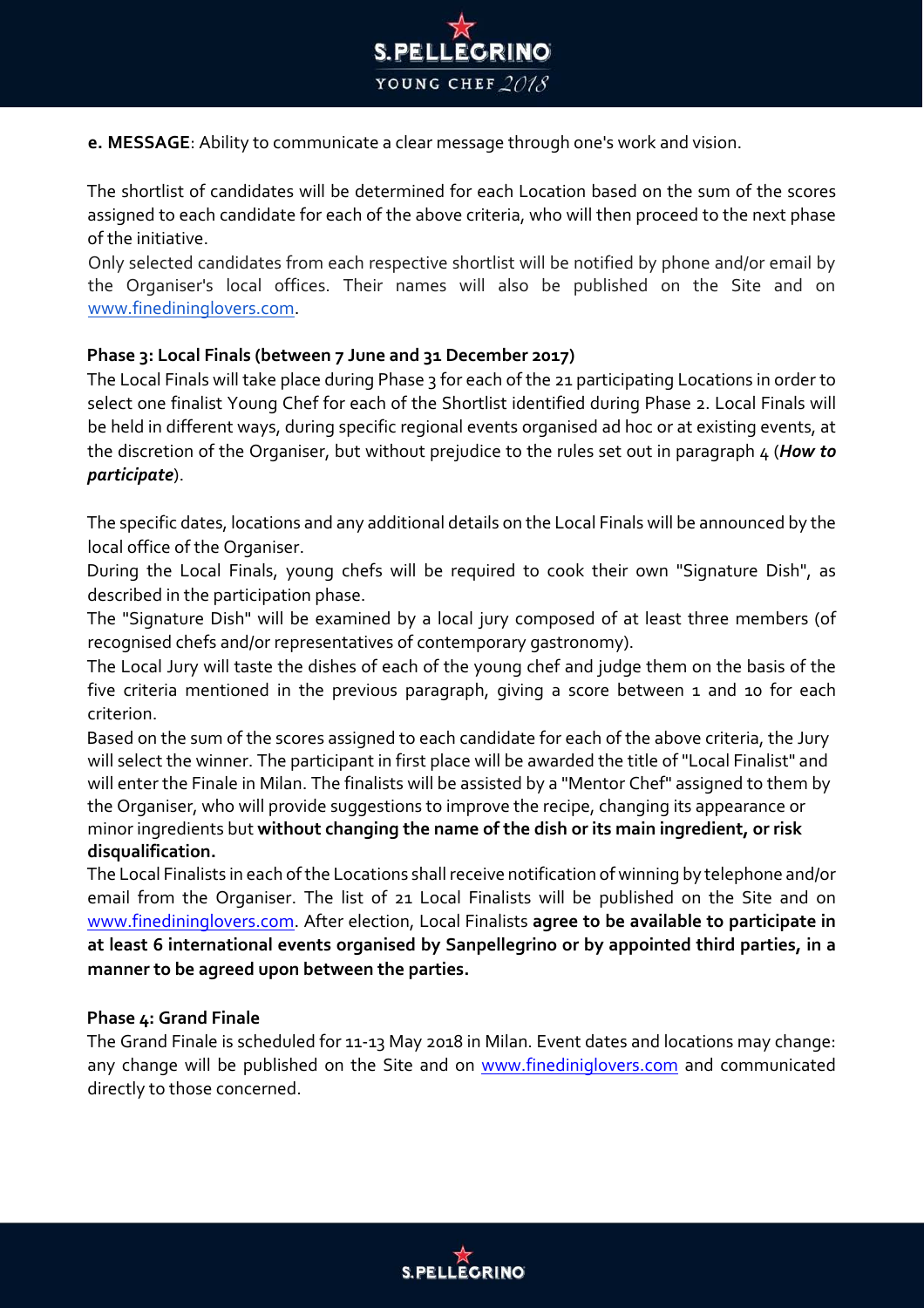

Side events may also take place during the dates of the Grand Finale, to which the Local Finalists may be invited. It is therefore important that all participants ensure their availability during said period.

During the Finale, the 21 Local Finalists will have to cook their own "Signature Dish", which will be submitted to the jury of 7 internationally renowned chefs (the "Grand Jury").

There will be tasting sessions during which each member of the Grand Jury will taste the dishes of the 21 finalists and evaluate them on the basis of the five criteria mentioned in the previous paragraphs (Golden Rules), for which each will give a score from 1 to 10.

**Based on the sum of the scores obtained by each Local Finalist, a classification will be made and first place will be given to the highest ranked Contestant.** As has taken place in previous editions, a progressive selection mechanism may take place as part of the Grand Finale, by which the three top finalists could be called to provide the Signature Dish again to be tasted by the Grand Jury before it chooses the final winner. The mechanism will always be that of the Golden Rules, with a score from 1 to 10.

### **The winner will earn the title of** "**S.Pellegrino Young Chef 2018**"**.**

During the same event and alongside the awarding of the above title, ancillary titles and acknowledgments may also be awarded, notice of which will be published on the Site and on [www.finedininglovers.com,](http://www.finedininglovers.com/) as well as communicated to those involved.

Results of the Finale will be published on the Site as well as o[n www.finedininglovers.com](http://www.finedininglovers.com/) [af](http://www.finedininglovers.com/)ter the date of the event.

Following his or her winning of the title **"S.Pellegrino Young Chef 2018", the Winner agrees to be available to participate in at least 6 international events organised by Sanpellegrino or by appointed third parties, in a manner to be agreed upon between the parties.** 

# *5. PRIVACY*

The personal data of participants will be collected and used by the Organiser and group companies, suppliers and everyone involved in the organisation and management of this initiative, in accordance with the provisions of the privacy policy of the Organiser, which can be viewed at: [www.sanpellegrino.com/youngchefapplication](http://www.sanpellegrino.com/youngchefapplication)

By participating in the initiative, the participants declare to have understood and accepted the rules and privacy policy of the Organiser, and consent to the processing of their personal data for purposes related to the initiative.

During registration, participants are invited to give their consent (optional) to receive further promotional communications from the Organiser and selected partners, as well as subscription to the newsletter of the site [www.finedininglovers.com.](http://www.finedininglovers.com/)

By providing their consent (optional), participants agree to receive emails and/or commercial communications about products, services and events of the Organiser. It is noted that such consent is not a condition for participation, and will not increase the chances of winning.

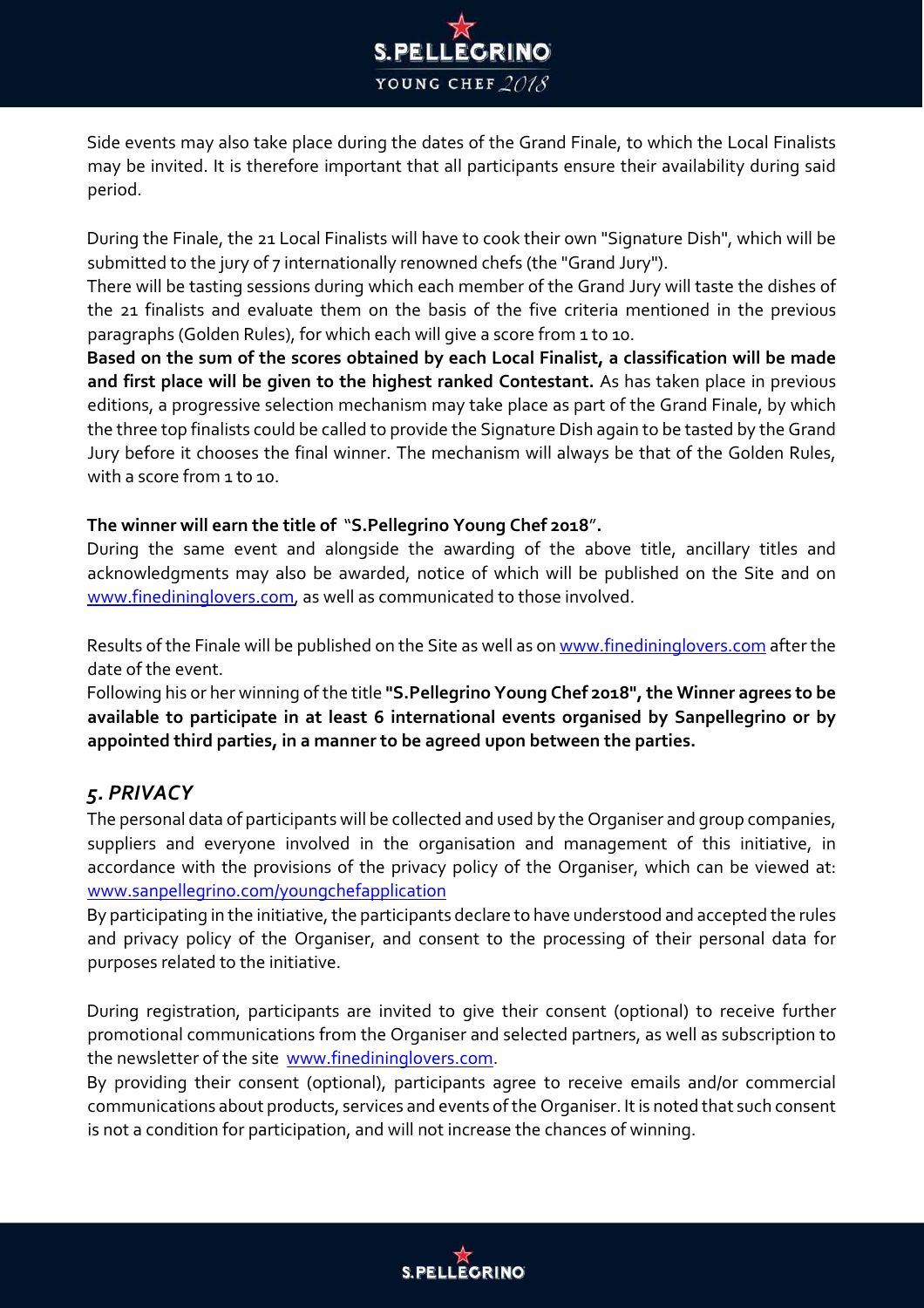

# *6. PUBLISHED MATERIAL*

Content sent with the application must not contain images that are deemed offensive or contrary to public morals (vulgar, violent scenes, illegal activities, discriminatory in terms of religion or race etc.) that in any way violate the rights of third parties, present defamatory content, invade the privacy of others or violate copyrights.

The organiser reserves the right to moderate, reject or disqualify any participation that, in its opinion, is deemed to be indecent, offensive, inappropriate, is contrary to the spirit of this initiative, or can potentially be detrimental to the Organiser, the initiative or the image or reputation of a third party. If a candidate selected in the Global Shortlist or Local Finals undertakes anti-social or inappropriate activities in conjunction with the Local Finals or Grand Finale, the Organiser reserves the right to disqualify and/or implement any action deemed necessary in defense of its rights and principles.

All materials submitted for participation must be original.

By participating in the initiative, each participant declares and confirms:

**a.** that the contributions (materials/recipes) submitted are original and that they do not violate copyrights and/or trademarks and/or industrial rights and/or image rights or any other rights of commercial, intellectual and/or industrial exploitation of any natural or legal person;

**b.** that he/she will fully indemnify and hold the organisers and its successors harmless from any and prejudicial consequence, cost or damage that may result from a breach of this declaration and warranty. In particular, the participant will defend and fully indemnify the promoter from damages (including costs) that the latter is called upon to pay to third parties as a result of: - an action or warning based on the fact that the mere possession or use of the content by the promoter, violates or is in breach of copyright, trademark, patent rights, know-how, invention rights, image rights and any other exclusive rights of third parties;

- any damages or loss caused by the publication of content deemed offensive or contrary to public morals (profanity, violent scenes, illegal activities, etc.).

Materials may only be sent electronically. Any materials sent by other means will not be taken into consideration.

Images and recipes sent, as well as the names and images of participants and the shooting of photos/videos of anticipated events (Local Finals, Grand Finale), that depict the participants and their recipes will be used at the discretion of the Organiser to promote the initiative and any product or service offered by the Organiser, connected with the initiative itself, through any means of distribution and for an unlimited period of time, without the Organiser having to provide any remuneration to the participants.

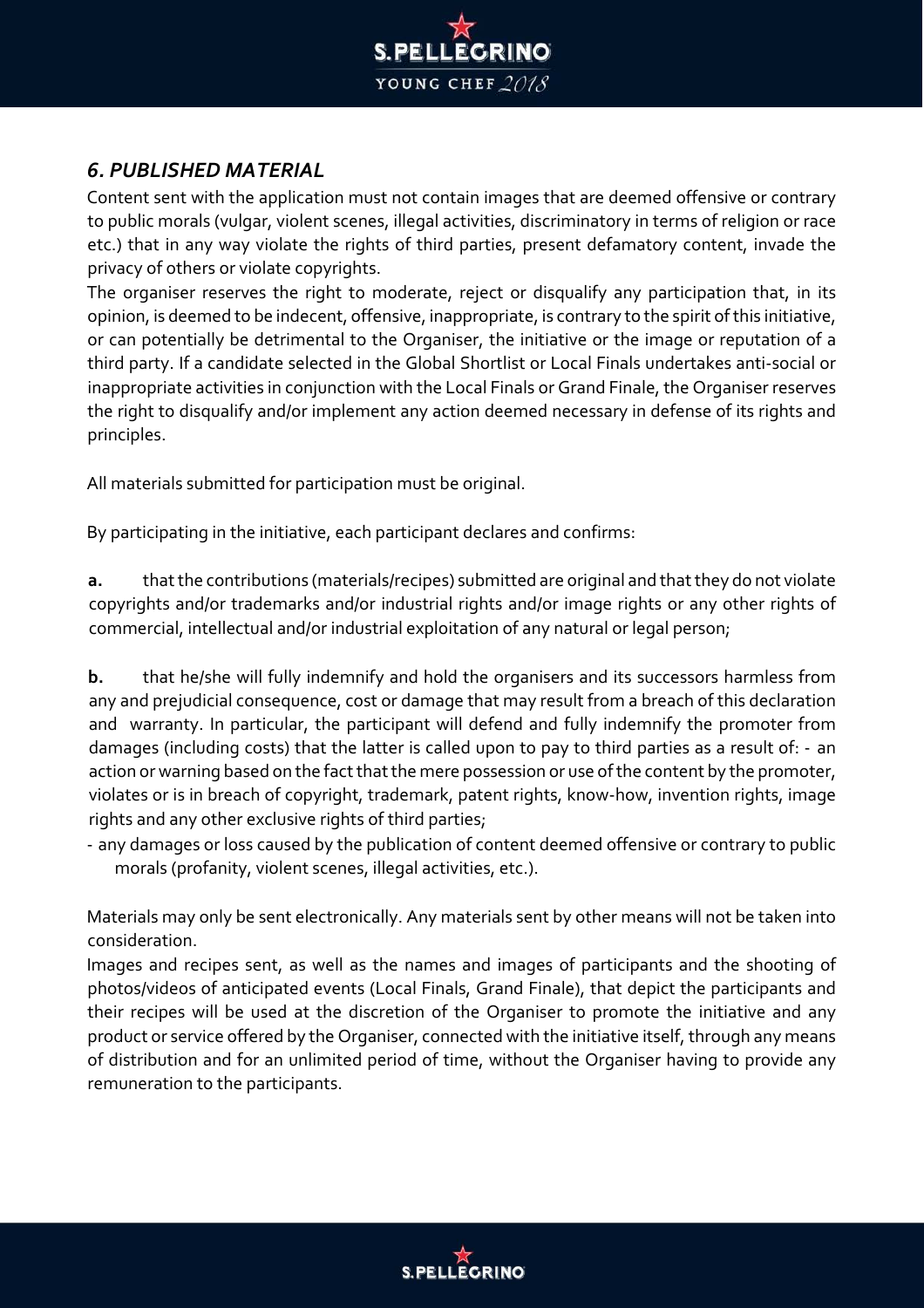

By submitting his or her content, participants waive any right to said content (the right is hence given to the promoter), and may not request any financial compensation for potential future use. Content must be free from copyright, and will not be returned.

Participants will also be involved in potential promotional and advertising initiatives connected to local events and the Finale.

# *7. General terms*

This document includes all of the information required for participation in the initiative. In taking part in it, participants accept all of the clauses contained herein.

Employees of the Organiser and ALMA may not participate, nor may their immediate family members and all those who are involved in the production and management of this initiative. **All those who have a familial or collaborative relationship with the jurors of the "Local Finals" and/or "Grand Finale" shall be excluded from participation.**

For each participant, the organiser will be responsible for: (a) arranging travel to the Local Finals and the Grand Finale; (b) the expenses and costs of travel, accommodation and lodging related to participation in the Local Finals and the Grand Finale.

The above is intended only for participating Young Chefs. The participant will be responsible for any guests, who may solely attend as observers to the competition, without access to events (including official lunches and dinners/entertainment).

Participation in the Local Challenge and the Grand Finale and winning the title at stake are not transferable, and have no economic value.

The Organiser does not assume any liability for damages or losses incurred by the participant as a result of participation in this initiative, subject to the responsibility of the Organiser in the event of death or injury suffered by the participant due to any form of negligence of the Organiser itself. The organiser cannot be held responsible for any technical problems, human error or unauthorised interventions that may affect the proper registration on the site, or which result in the loss or corruption of data acquired.

Any decision of the Organiser with respect to any promotional aspect shall be deemed final and irrevocable.

The Organiser shall not be responsible for any delay or inability to perform its obligations as a result of any interference, act, omission, event or circumstance beyond its reasonable control (for example due to war, terrorism, state of emergency or disaster, including natural disasters, computer virus, bugs, tampering,, unauthorised intervention, technical issues or anything that may affect the administration, security, fairness, integrity or the proper conduct of the initiative). In addition, the Organiser reserves the right, at its sole discretion and as permitted by law, to (a) disqualify any participant responsible for interference and/or (b) with the consent of the competent authorities, to modify, suspend or cancel this initiative.

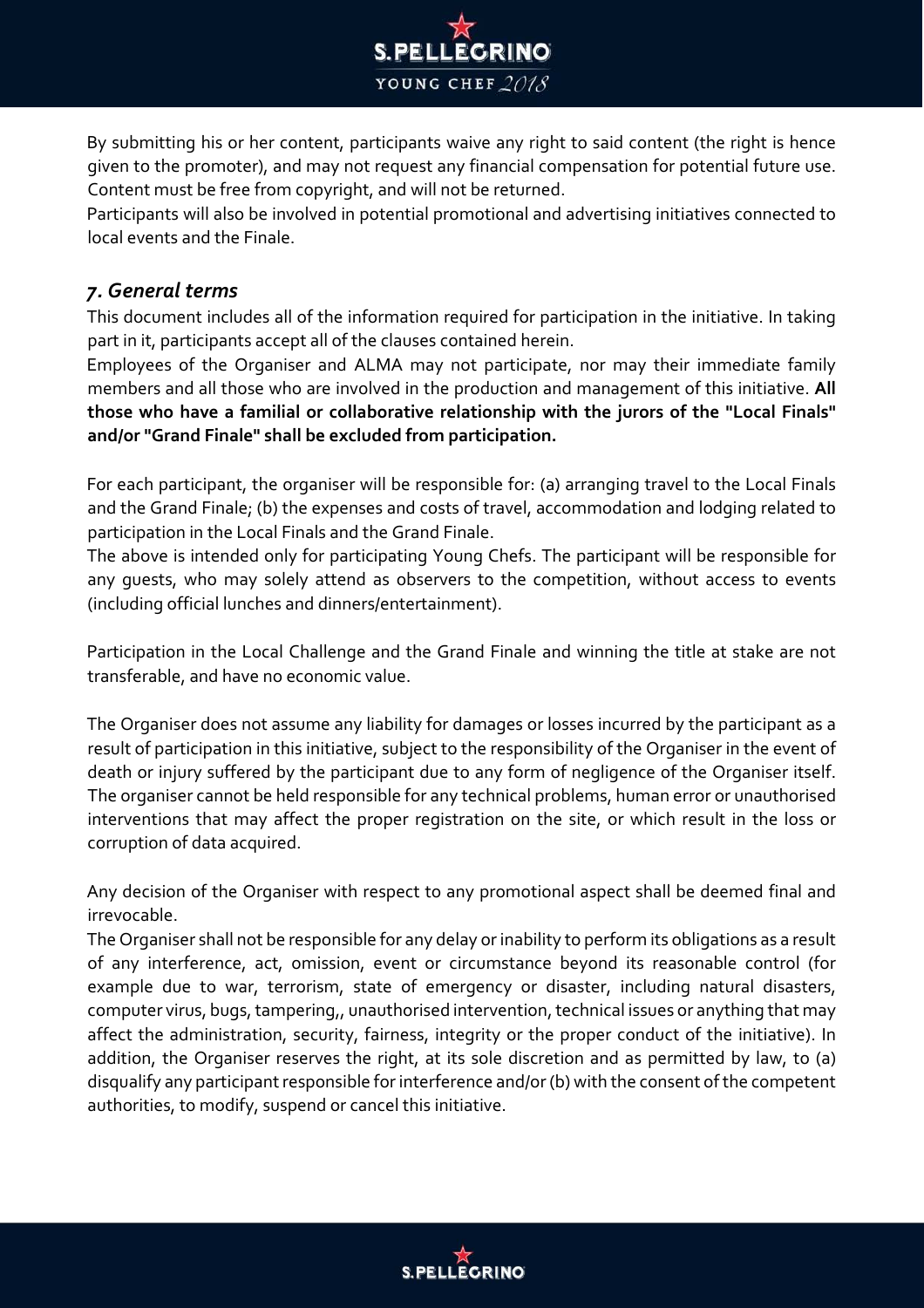

**These rules are prepared in accordance with English law. The initiative is subject to the nonexclusive jurisdiction of the English courts.** 

**The Organiser is: Sanpellegrino Spa (**"**Sanpellegrino**"**), with registered office in Località Ruspino, 24016 San Pellegrino Terme (BG) and Administrative office in Via del Mulino n. 6, 20090** – **Assago (MI)** 

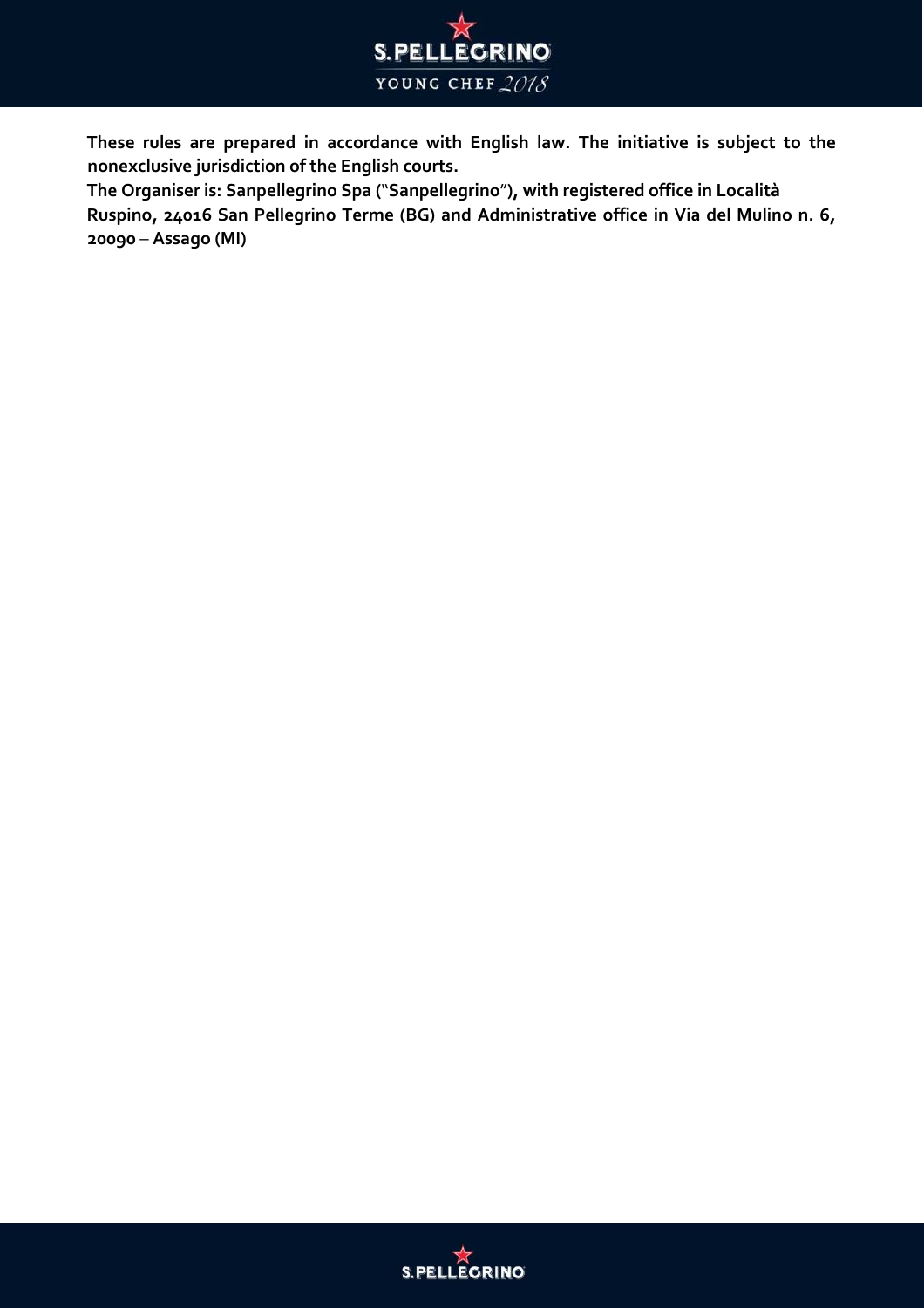

# **APPENDIX 1 - Locations and participating countries**

- 1. Italy
- 2. France
- 3. Germany-Austria
- 4. Switzerland
- 5. Spain-Portugal
- 6. UK-Ireland
- 7. Russia-CIS (ex-Soviet union)
- 8. Scandinavia-Baltics

Bouvet Island, Denmark, Estonia, Finland, Faroe Islands, Greenland, Iceland, Latvia, Lithuania, Norway, Sweden, Svalbard and Jan Mayen

### 9. East Europe

Albania, Bosnia and Herzegovina, Bulgaria, Czech Republic, Croatia, Hungary, Montenegro, Macedonia, Poland, Romania, Serbia, Slovenia, Slovakia

### 10. BeNeLux

- 11. Mediterranean Countries
- Cyprus, Greece, Israel, Malta, Turkey
- 12. USA
- 13. Canada

### 14. Africa-Middle East

United Arab Emirates, Angola, Burkina Faso, Bahrain, Burundi, Benin, Botswana, Congo, Dem. Republic, Central African Republic, Congo, Republic, Ivory Coast, Cameroon, Cape Verde, Djibouti, Algeria, Egypt, Western Sahara, Eritrea, Ethiopia, Gabon, Gambia, Guinea, Equatorial Guinea, Guinea-Bissau, Iraq, Jordan, Kenya, Comoros, Kuwait, Lebanon, Liberia, Lesotho, Libya, Mayotte, Morocco, Madagascar, Mali, Mauritania, Mauritius, Malawi, Mozambique, Namibia, Niger, Nigeria, Oman, Palestinian Territories, Qatar, Reunion Island, Rwanda, Saudi Arabia, Seychelles,

Sudan, Sierra Leone, Senegal, Somalia, Sao Tome and Principe, South Africa, Syria, Swaziland, Chad, Togo, Tunisia, Tanzania, Uganda, Yemen, Zambia, Zimbabwe

#### 15. Central America–Caribbean

Anguilla, Antigua and Barbuda, Aruba, Barbados, Belize, Bermuda, Caribbean Netherlands (Bonaire, Saba, Saint Eustatius), Costa Rica, Cuba, Curaçao, Dominica, Dominican Republic, El Salvador, Grenada, Guadeloupe, Guatemala, Haiti, Honduras, Martinique, Mexico, Montserrat, Nicaragua, Panama, Saint Barthelemy, Saint Kitts and Nevis, Saint Lucia, Saint Martin, Saint Vincent and the Grenadines, Trinidad and Tobago, Turks and Caicos Islands, Virgin Islands (British)

#### 16. South America

Argentina, Bolivia, Brazil, Chile, Colombia, Ecuador, Falkland Islands, French Guiana, Guyana, Paraguay, Peru, South Georgia and South Sandwich Islands, Suriname, Uruguay, Venezuela

### 17. Pacific (Australia/NZ/Pacific Islands)

- 18. China
- 19. Japan

### 20. North-East Asia

Afghanistan, Bangladesh, Bhutan, Hong Kong, Iran, Korea Dem. Republic of, South Korea, Mongolia, Macau, Nepal, Philippines, Pakistan, Taiwan

#### 21. South-East Asia

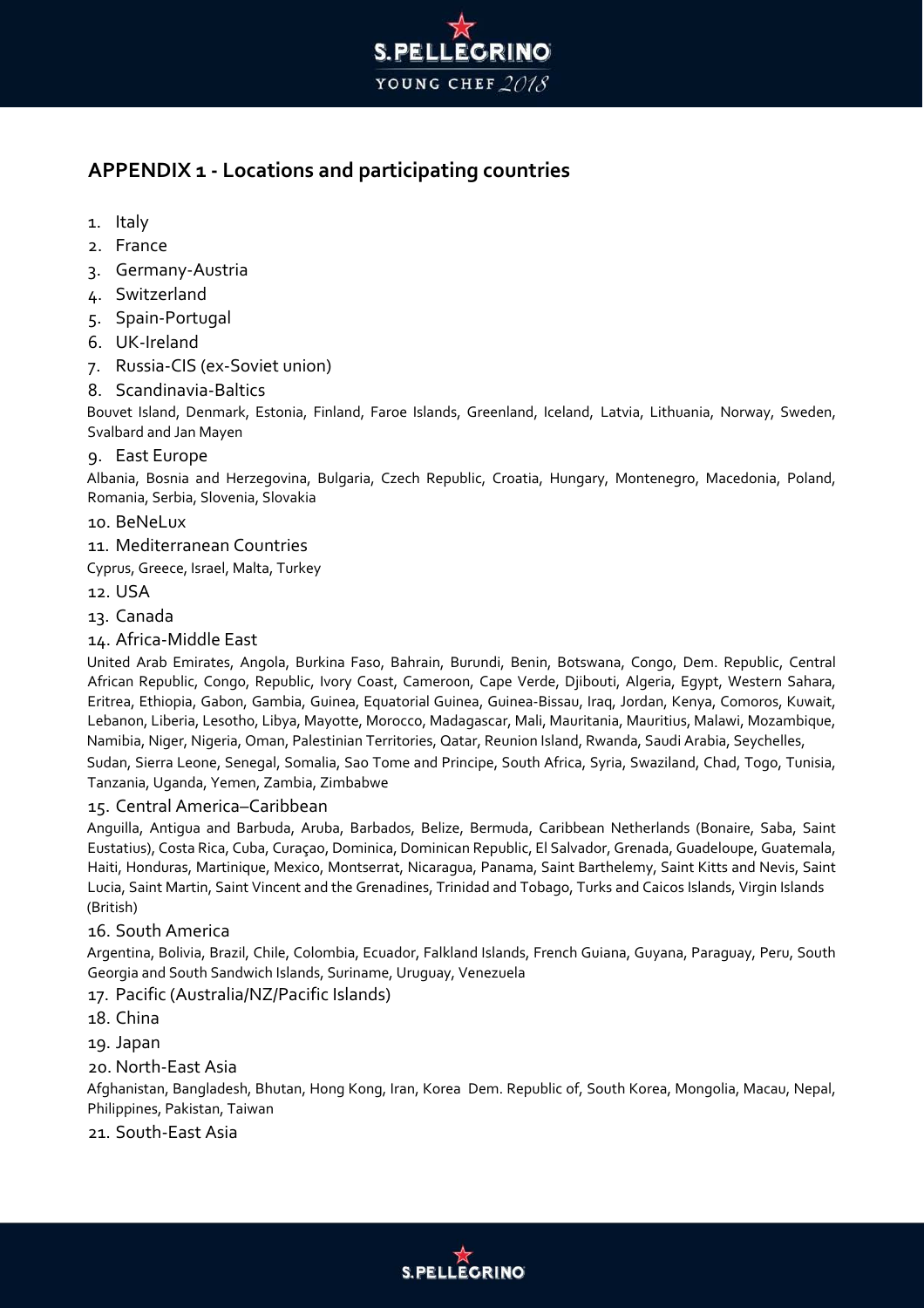

British Indian Ocean Territory, Brunei, Burma (Myanmar), Cambodia, East Timor, India, Indonesia, Laos, Malaysia, Maldives, Northern Mariana Islands, Palau, Singapore, Sri Lanka, Thailand, Vietnam

### **APPENDIX 2**

With reference to Italy, it is specified that this initiative is to be considered outside of the scope of regulations on prize-based competitions under the provisions of Art. 6(1)(a) of Presidential Decree No 430/2001, as the "award" consists solely in the attribution of a "title" and represents the recognition of personal merit and professionalism as demonstrated by the winner.

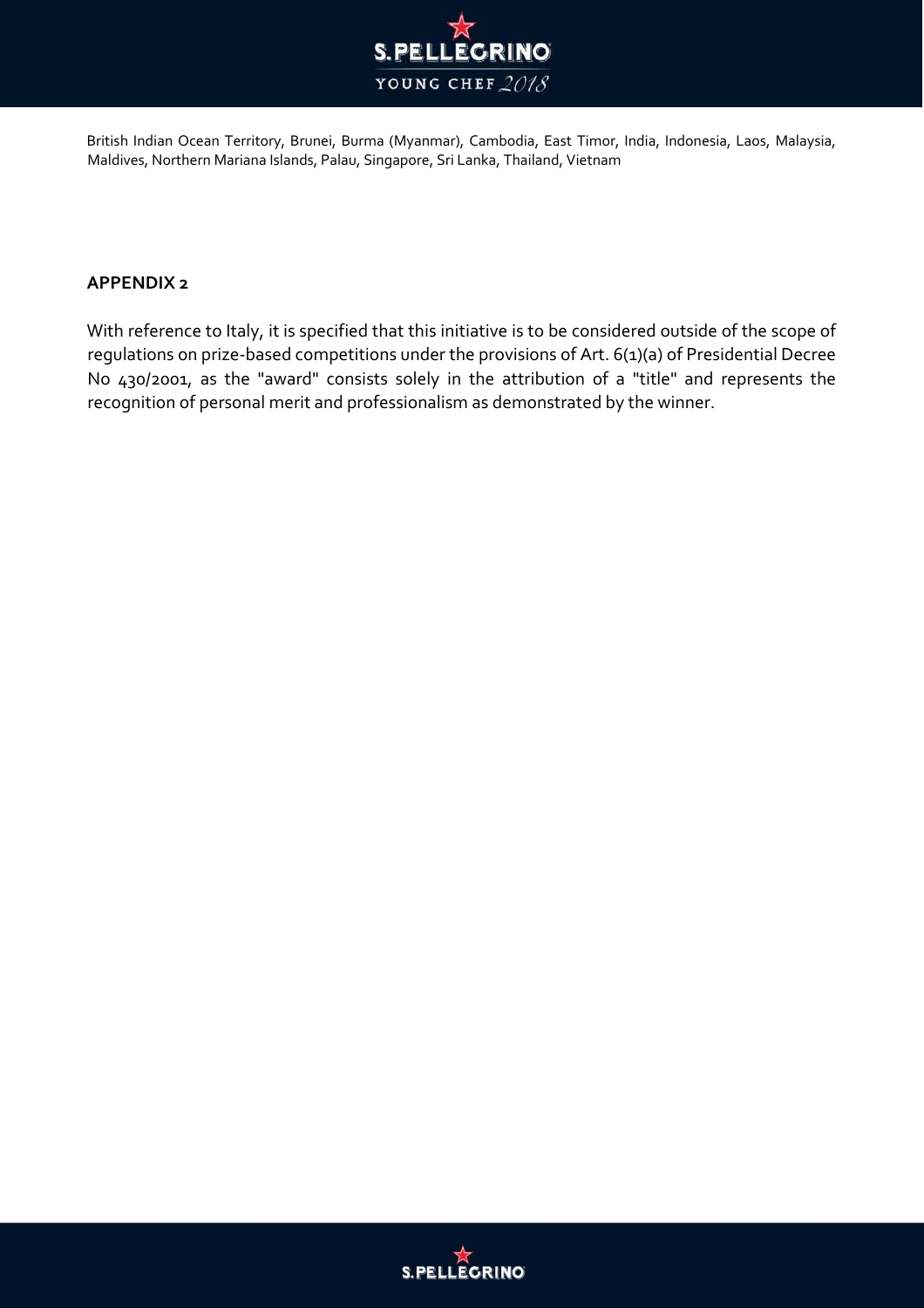

### **ATTACHMENT 1 - INGREDIENTS FOR SPYC 2018**

- Dry white wine
- Red wine
- Strong and purpose flour
- Durum wheat flour
- Semolina
- White vinegar
- Extra virgin olive oil
- Peanut oil
- Black pepper
- Fine salt
- Coarse salt
- Glucose
- Sugar
- Powdered sugar
- Cooking string
- Roll of baking paper
- Butter
- Fresh whole cow's milk
- Goat's milk
- Fresh cream
- Eggs
- Garlic
- Carrots
- White onions
- Red onions
- Tropea onions
- Untreated lemons
- Parsley
- Shallot
- Celery
- **Mesclun**

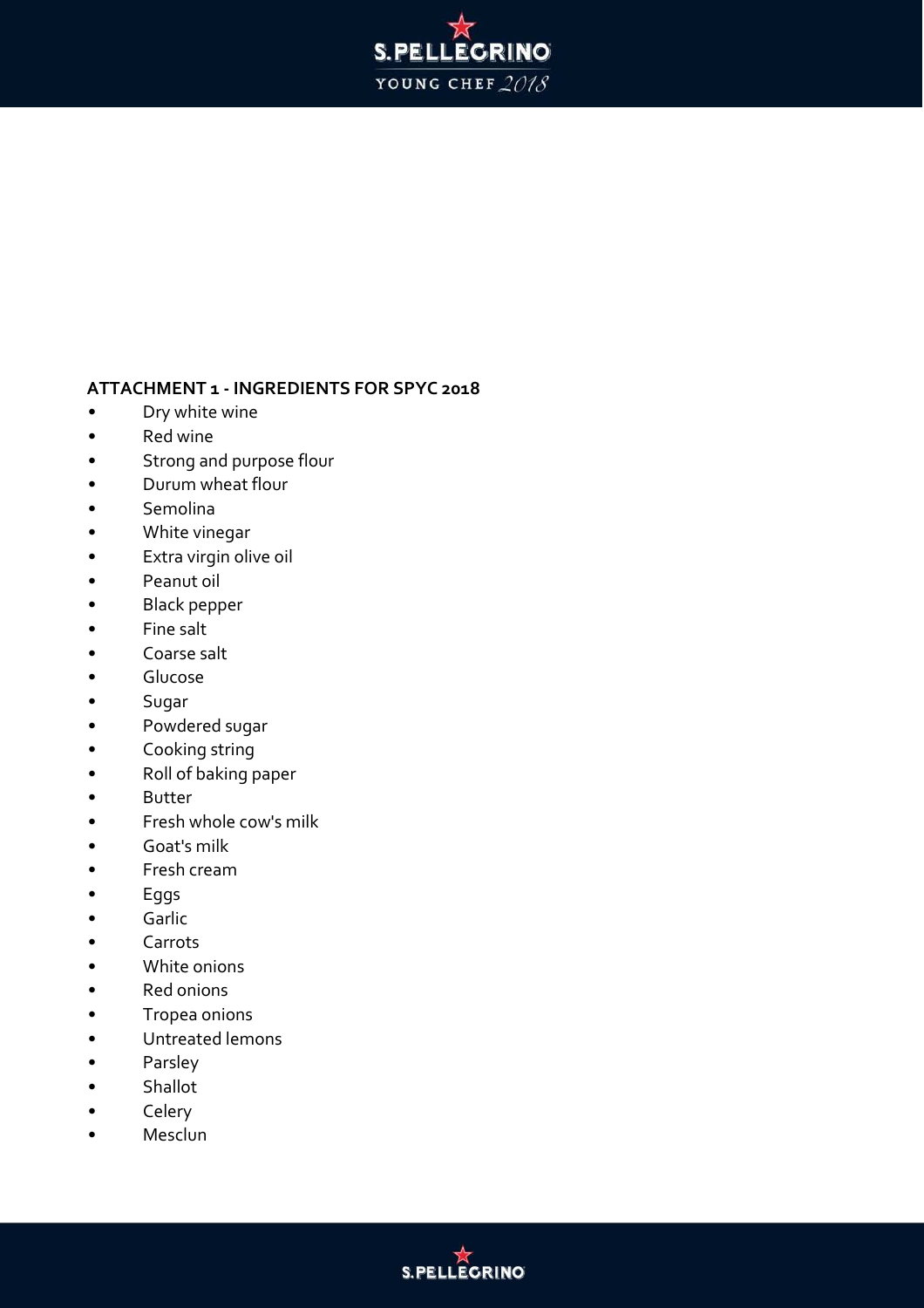- **S.PELLEGRINO** YOUNG CHEF 2018
- Large potatoes
- Ratte potatoes
- Tomatoes
- Leek
- Spinach leaves
- Zucchini
- Mixed sprouts (garlic, beetroot, leeks, peas, parsley, etc.)
- Italian cheeses
- Aromatic herbs
- Dried legumes (chickpeas, kidney beans, cannellini beans)
- Black and green olives
- Spices (turmeric, curry, star anise, cinnamon stick, cardamom)
- Watercress
- Salted capers

### **ATTACHMENT 2 - SPYC 2016 - ALL EQUIPMENT ON SITE FOR THE CONTESTANTS**

| <b>INDIVIDUAL KITCHEN SPACE SET UP</b> |                                                                                              |  |
|----------------------------------------|----------------------------------------------------------------------------------------------|--|
| $\mathbf{1}$                           | COOKTOP WITH 4 ELECTRIC BURNERS 900XP                                                        |  |
| $\mathbf{1}$                           | ELECTRIC CONVECTION/STEAM OVEN 6 TRAY GN 1/1                                                 |  |
| $\mathbf{1}$                           | <b>SINGLE SINK</b>                                                                           |  |
| $\mathbf{1}$                           | STAINLESS STEEL BENCH SPACE (16oCM) BESIDE THE COOKTOP                                       |  |
| $\overline{2}$                         | STAINLESS STEEL BENCHE WITH LOWER SHELF (120CM EACH BENCH)                                   |  |
| $\overline{2}$                         | STAINLESS STEEL BENCHE (80CM EACH BENCH)                                                     |  |
| $\mathbf{1}$                           | COMMERCIAL RANGEHOOD 2M                                                                      |  |
| $\mathbf{1}$                           | STEEL PLAIN TOP PLATE WARMER CUPBOARD WITH SLIDING DOORS                                     |  |
| $\mathbf{1}$                           | 2 DOOR S/STEEL COUNTER FRIDGE 280 Ltr CAPACITY                                               |  |
| $\mathbf{1}$                           | FRY TOP COUNTERTOP S/STEEL GRIDDLE WITH GRYING PLATE WITH NON- STICK CHROMIUM SURFACE 2800 W |  |
| 3                                      | <b>HEAT LAMP</b>                                                                             |  |
| $\mathbf{1}$                           | STAINLESS STEEL RUBBISH BIN                                                                  |  |
| $\mathbf{1}$                           | <b>ELECTRIC SOCKET</b>                                                                       |  |
| $\mathbf{1}$                           | ELECTRIC SOCKET (3 PHASE)                                                                    |  |
| $\mathbf{1}$                           | SIPHON GUNS/ESPUMAS                                                                          |  |
| 3                                      | BAKING TRAY GN 1/1 H2                                                                        |  |
| 3                                      | BAKING TRAY GN1/1 H4                                                                         |  |
| 4                                      | BAKING TRAY GN1/1 H6,5                                                                       |  |
| $\overline{2}$                         | CHOPPING BOARD - PLASTIC                                                                     |  |
|                                        | <b>SHARED APPLIANCES LIST FOR 2 KITCHENS (ONE BOX)</b>                                       |  |
| $\mathbf{1}$                           | BLAST CHILLER 10 TRAY GN 1/1 (1 TO SHARE BETWEEN 2 CONTESTANTS)                              |  |
| $\mathbf{1}$                           | COMMERCIAL FRIDGE 700L                                                                       |  |
| $\mathbf{1}$                           | STEEL CUTTER 3.5 LTR 1400 R.P.M. HP 0.5                                                      |  |
| $\mathbf{1}$                           | PASTA SHEET ROLLER (320 MM WIDE)                                                             |  |
| $\mathbf{1}$                           | STEEL GENERAL PURPOSE TROLLEY - 2 TIERS                                                      |  |
| $\mathbf{1}$                           | PLANETARY MIXER 5 LTR CAPACITY WITH POLISHED S/STEEL REMOVABLE BOWL                          |  |

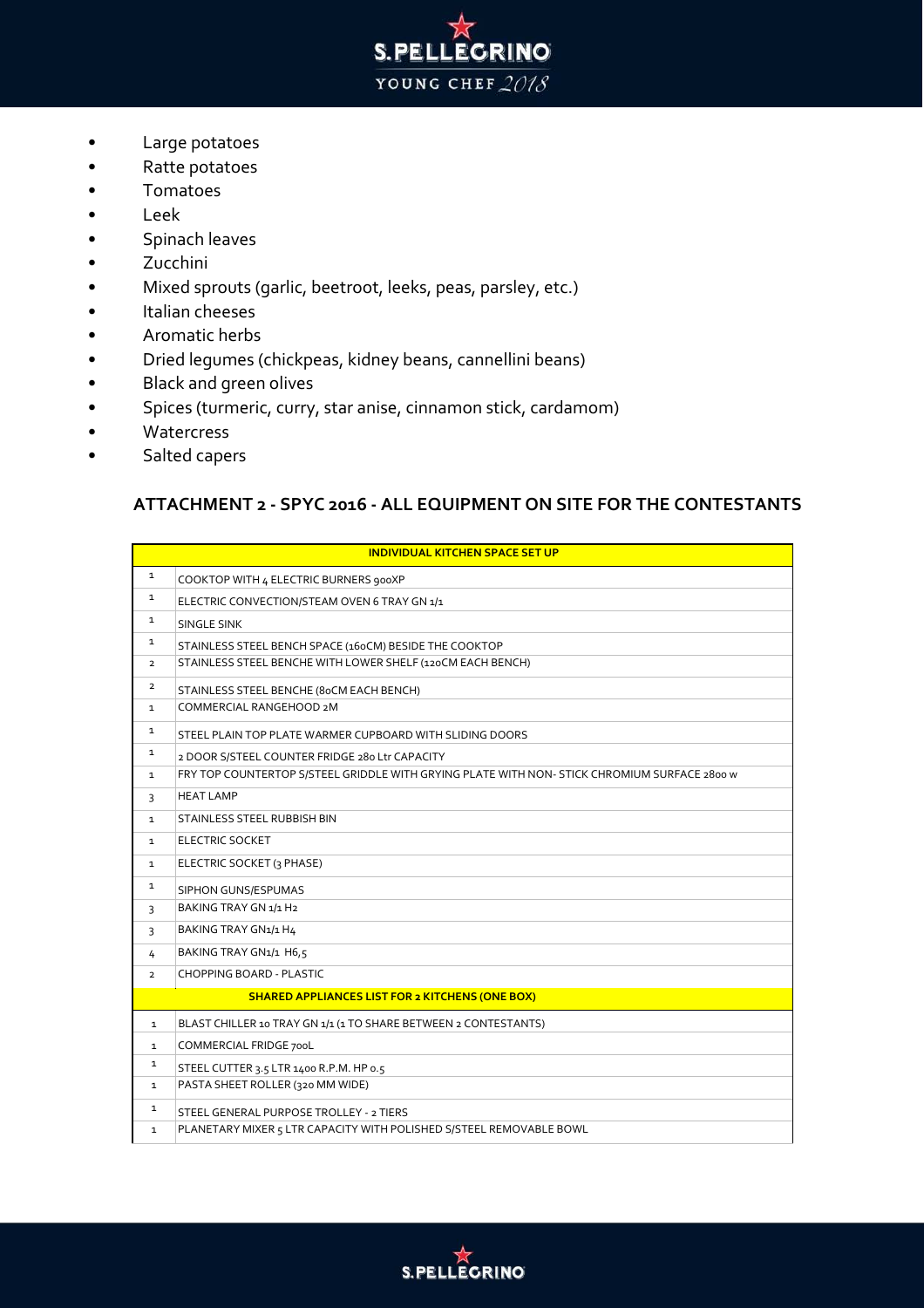

| $\mathbf 1$ | PROFESSIONAL MIRCOWAVE OVEN 1600/1850 W       |
|-------------|-----------------------------------------------|
| $\mathbf 1$ | <b>RONER</b>                                  |
| 5           | PASTA CHEF ROLLER (320 mm wide)               |
|             | <b>EQUIPMENT LIST FOR EACH KITCHEN</b>        |
|             |                                               |
| $\mathbf 1$ | PROPYLENE STORAGE BOXE WITH LID GN 1/2 H20 cm |
|             |                                               |
| $\mathbf 1$ | PROPYLENE STORAGE BOXE WITH LID GN 1/2 H15 cm |
|             |                                               |
| $\mathbf 2$ | CONICAL STAINLESS STEEL BOWL ø22 Lt 2         |
|             |                                               |
|             |                                               |
| 4           | STAINLESS STEEL BOWL ø21 h 9cm                |
|             |                                               |
| $\mathbf 1$ | PEPPER GRINDER                                |
|             |                                               |
| $\mathbf 1$ | MINIPIMER MIXER W 400                         |
|             |                                               |
| $\mathbf 1$ | <b>MANDOLINE</b>                              |
|             |                                               |
| $\mathbf 1$ | <b>FLOUR SIEVE</b>                            |
|             |                                               |
| $\mathbf 2$ | SALAD BOWL ø 20                               |
|             |                                               |
| $\mathbf 2$ | SALAD BOWL 030                                |
|             |                                               |
| 3           | PLASTIC SQUEEZE BOTTLE 0.36L                  |
|             |                                               |
| $\mathbf 1$ | STRAINER INOX 14 CM                           |
|             |                                               |
| $\mathbf 1$ | POTATO PEELER                                 |
|             |                                               |
|             |                                               |
| $\mathbf 1$ | GRATER                                        |
|             |                                               |
| $\mathbf 1$ | POTATO MASHER                                 |

| $\mathbf{1}$   | MEDIUM WHISK           |
|----------------|------------------------|
| $\overline{2}$ | <b>DISHCLOTH</b>       |
| $\mathbf{1}$   | <b>KITCHEN SCISSOR</b> |
| $\mathbf{1}$   |                        |

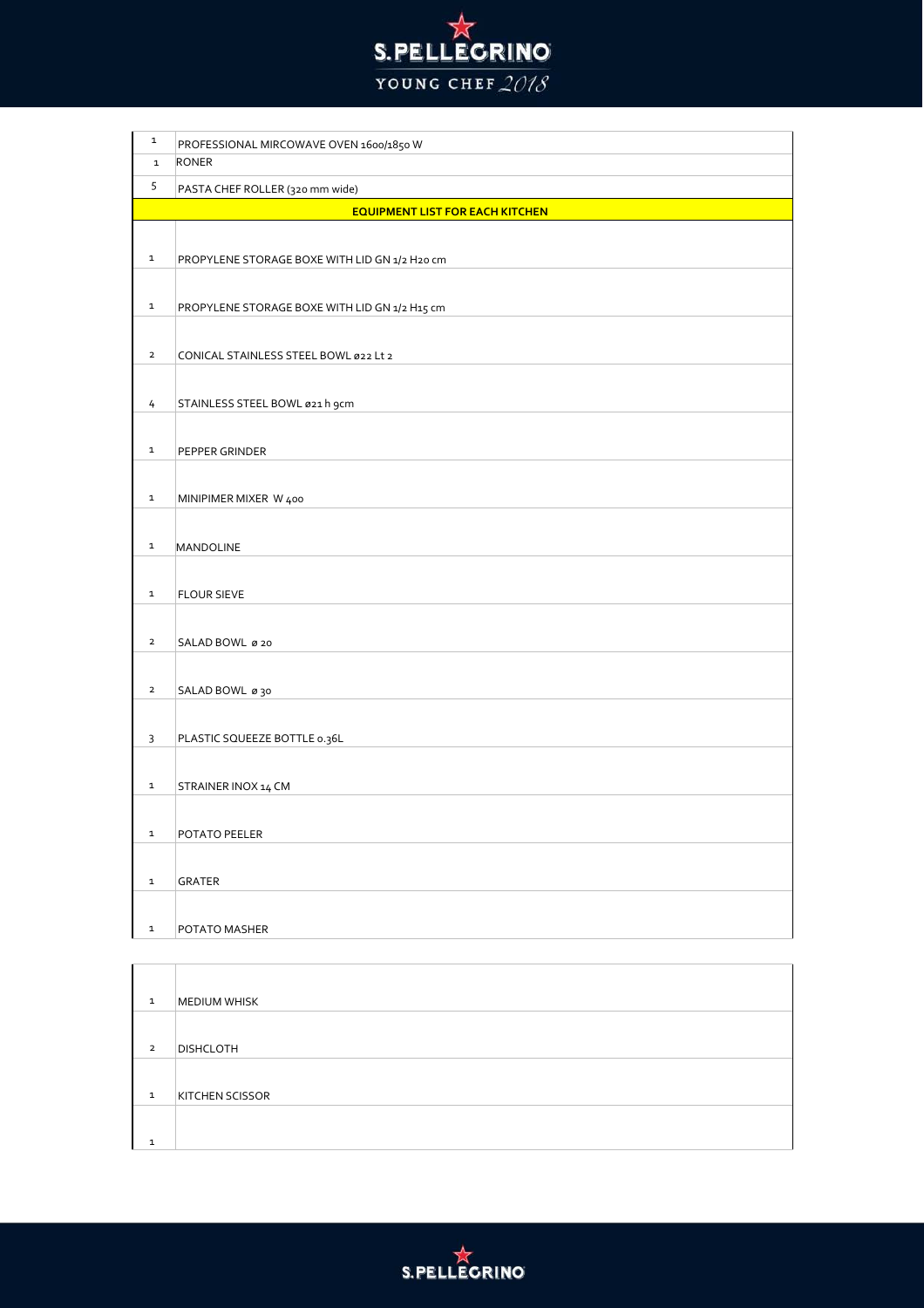

|                | PASSOIRE CHINOIS ø20 - "Chinese" colander        |
|----------------|--------------------------------------------------|
|                |                                                  |
| $\overline{2}$ | SAUCEPAN ø16                                     |
|                |                                                  |
|                |                                                  |
| $\overline{2}$ | SAUCEPAN ø20                                     |
|                |                                                  |
| $\mathbf{1}$   | STEWPAN WITH LID ø40                             |
|                |                                                  |
| $\mathbf{1}$   | STEWPAN WITH LID ø24                             |
|                |                                                  |
| $\mathbf 1$    | SPLAYED SAUTE PAN ø16                            |
|                |                                                  |
| $\overline{2}$ | ROUND FRYPAN ø20                                 |
|                |                                                  |
| $\mathbf 1$    |                                                  |
|                | ROUND FRYPAN 030                                 |
|                |                                                  |
| $\mathbf 1$    | LADLE ø 10                                       |
| $\mathbf 1$    | $LADLE \varnothing 8$                            |
|                |                                                  |
| 5              | <b>KITCHEN SKIMMER</b>                           |
|                |                                                  |
| 3              | CAKE TRAY OBLIQUE EDGES 40x30 cm                 |
|                |                                                  |
| $\mathbf 1$    | INDUCTION SPAYED BOWL 40 cm                      |
|                |                                                  |
| $\mathbf{1}$   | <b>SPATULA</b>                                   |
|                |                                                  |
| $\mathbf 1$    |                                                  |
|                | ELECTRIC SCALE maximum 5kg (1g)                  |
|                |                                                  |
| $\mathtt 1$    | KITCHEN KNIFE KIT (8 total)                      |
|                |                                                  |
| $\mathbf 1$    | SET OF 11 COOKING RINGS                          |
| $\mathbf 1$    | SET OF 11 COOKING RINGS streaked                 |
|                | <b>SHARED EQUIPMENT LIST FOR ALL CONTESTANTS</b> |
|                |                                                  |
| $\mathbf 1$    | ICE MAKER 90kg/24hrs production 55 kg            |
|                |                                                  |
| $\mathbf{2}$   | ELECTRIC SALAMANDER GRILL                        |
|                |                                                  |
| $\overline{2}$ | PACOJET                                          |
|                |                                                  |
| 40             | PACOJET CONTAINER                                |
|                |                                                  |